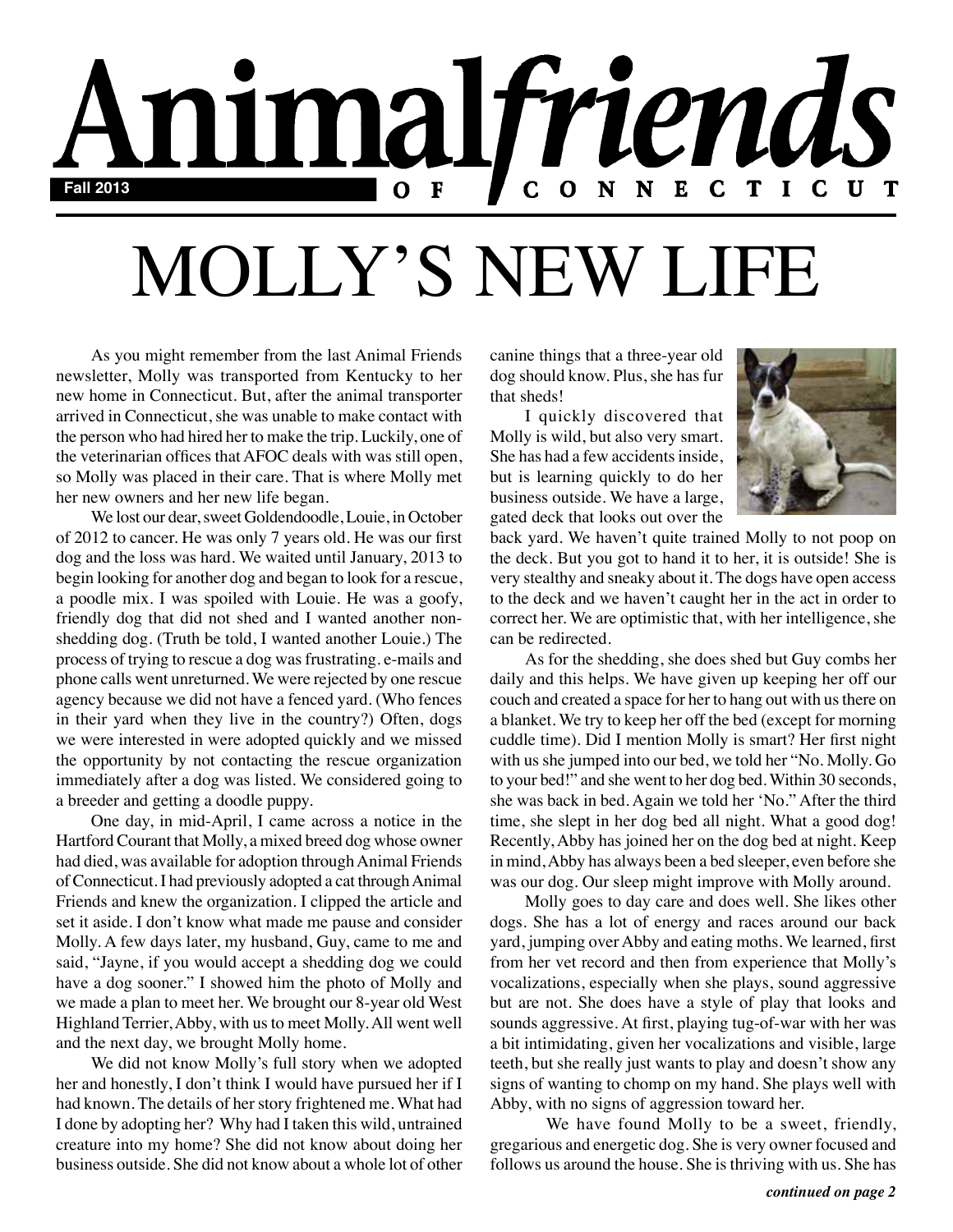

#### *UNITED WAY*

You can donate while at work by making a contribution to THE UNITED WAY. Just specify that your donation is intended for AFOC. Please use the following letters and numbers on the form: AG 0640.



#### *Sunshine Fund*

Sunshine was a dog that came to us many years ago. She was a Shepherd Husky cross and was found in a project in Hartford with one eye poked out by a stick. The owners signed the dog over to AFOC. We had her injuries treated and we found her a wonderful home. She lived to be over 14 years old. What happened to Sunshine was just the beginning of many years involved in rescuing injured and abused animals. This fund is in her memory.



#### *I-GIVE MATCHING CONTRIBUTIONS*

Register with I-Give on line. Shop on line with major retailers and help AFOC at the same time! All consumer transactions will contain a percentage donated to AFOC.



#### *Sponsorship Program*

We have many cats that are not adoptable or hard to place. We are looking for sponsors willing to sponsor a rescue cat by helping to cover the cost of food, litter, and

basic medicine. Our goal is to sponsor every cat.

#### *ANOTHER CONVENIENT WAY OF GIFT GIVING!*

You can now use your credit card and make a donation on-line through PayPal. Just go directly to our website for further details (www.afocinc.org).



#### **Judy Levy**, *Director* **Jo-Ann Regan**, *Editor*

**Animal Friends of Connecticut, Inc.** P.O. Box 370306 West Hartford, Connecticut 06137-0306 (860) 827-0381 Newsletter e-mail: **newsletter@afocinc.org**

#### *Molly - continued from page 1*

gained weight and no longer looks undernourished. She plays with Abby and loves dog toys. She loves to run. She loves to snuggle.

Molly is a vocal girl. When she is really content, snuggling with us or with a Kong Ball, she purrs: a deep, raspy and very Darth Vader-like canine purr. There is no doubt that she is a dog that has been loved, and while she doesn't know much about obedience training, she knows how to have a relationship and this she does beautifully.

In my search for another dog companion, I realize that I wanted what I knew. I wanted what was safe. The unknown frightened me. The shedding made me nervous and agitated. And somehow, I overcame my reservations and now Molly, so loving and spirited, is a part of my family. We grow by encountering the new, by taking risks and, sometimes, taking a leap of faith. I am so grateful that I did. I am grateful to George, Judy and especially Laura (Animal Transporter) for midwifing Molly's transition to her new life with us.

# **NEW ANIMAL LAWS**

#### **For further information visit ctvotesforanimals.org**

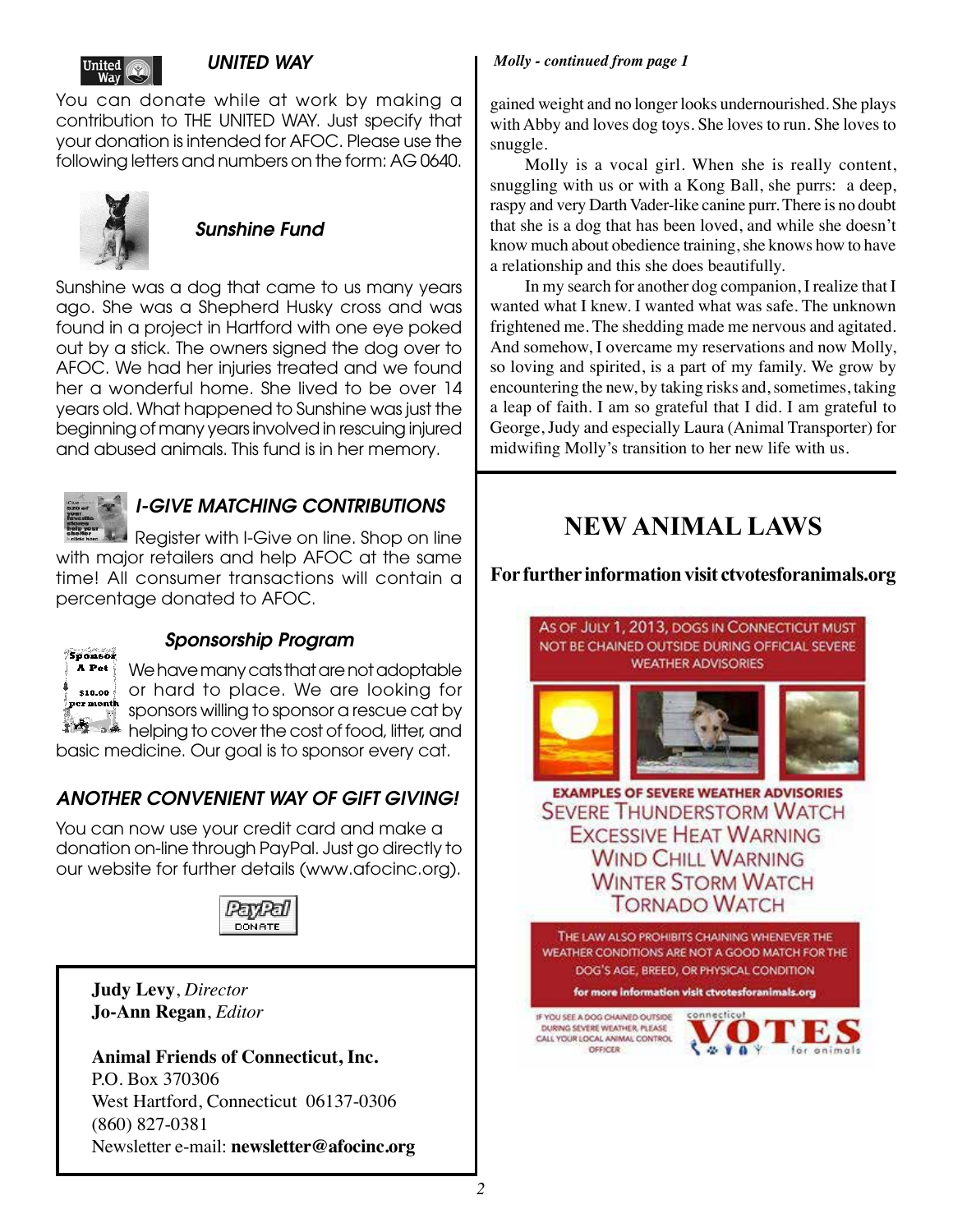Dear Animal Friends of CT Family,

Today I lost one of my dearest friends. Dottie came to me from Animal Friends of CT about 15 years ago as a 2 ½ year-old beautiful calico "young lady." She was somewhat feral at the time after having lived in the Hartford facility with 30 or more cats for almost two years. But she so wanted to be loved and held. It took time for her to learn to trust me, but once the trust was established, it was absolute.

After moving with me to Nova Scotia 12 years ago (almost to the day) we became even closer. She was my faithful companion and she provided so much laughter and comfort during the good and bad times during the many years she shared her life with me. She loved nothing more than to sit on a blanket on my lap in the recliner during the long, hard winters. She would start to purr from the moment I walked into the room and often lasted as long as half an hour, even if I was not holding her or talking to her. She just wanted to be with me, especially after my husband died six years ago. She would follow the sun around the house and could usually be found curled up in the spots of sunshine wherever it was shining through a window or door. Had she lived longer, she would have been 18 years old on December 31.

Of all the pets I have ever loved, Dottie was the one who took total possession of my heart. I will miss her for the rest of my life. I spent the last minutes before going to sleep last night thanking God for giving her to me and letting me have her to love for so many years. When the most intense time of grief is finally over, if I ever decide to get another cat, you will probably see me at your door once again.

Here's a picture of Dottie, age 17+, taken about four months ago.

Genie



*Dottie*

# **A CAT'S PRAYER**

Treat me kindly, dear master. Accord me the courtesy due to a cat – and I for my part will love you, amuse you and cheer your heart as only a cat can do.

Give me a sunny spot to sleep in when morning dawns and I will warm your lap on cold evenings.

Respect my independence and my need to walk alone at times and I will look after myself, so that you may come and go as you please.

Speak to me in our secret kitty language, let me hear my name sung in the music of your voice, and I will meow happily in sweet harmony with you.

Stroke my fur gently and lovingly and I will soothe you with soft purrs that can only come from a happy cat.

Indulge my curiosity and I will show you the joys of bird watching, star gazing and other kitty pleasures.

Play with me and see me rejoice! Toss a humble ball of yarn and I will delight you with my cleverness and acrobatic leaps.

But do not laugh at me or allow me to be teased for there is nothing I prize more than dignity.

Keep my surroundings neat and clean and I will be fastidious in my habits.

Feed me and be fair and I will teach you how to tell "kitty time" by instinct and tummy tunes.

And when I am old and the time comes to say farewell, hold me gently in your arms and I will go without a whimper. For with you I am trusting, safe and secure.

*From a cat who walked alone but loved you with a full and happy heart.*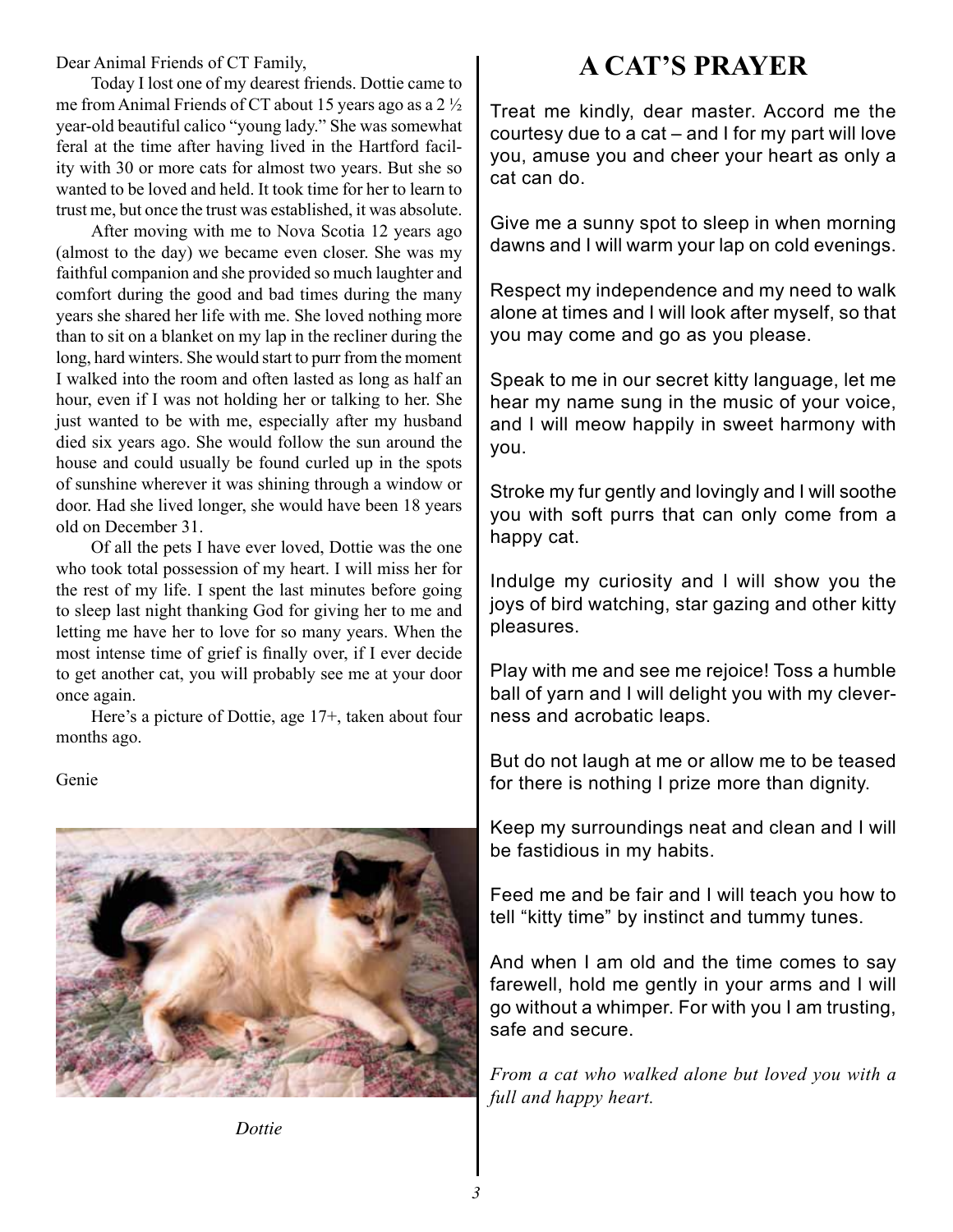# **IN LOVING MEMORY**

**Brandy:** A donation was given in memory of Barbara & Kevin Morton's yellow lab, Brandy. - Constance Mozzarella

**Stanley:** Donations were given in memory of Stanley Bobeck.

 - Theresa & Stanley Bobeck Joan Buckman

**Gail:** A donation was given in memory of my wife, Gail. - Robert Nevins

Gail: Donations were given in memory of Gail Nevins. - Judith & Lawrence Nevins Judith Devin Maurice Devin Sheila & Charles Vendetti St. Catherine Men's Club

**Tia:** A donation was given in memory of their cat Tia. - Leslie & Tim Craine

**Steve:** A donation was given in memory of Mr. Steve Radcliffe.

- Maija Earl

**Jessie:** A donation was given in memory of Jessie.

- Matthew Pasternak

**Casper:** A donation was given in memory of Casper, best friend of Elaine Luckey

- Ursula G. Korzenik

**Sadie, Lucy Lou, & Humphrey:** A donation was given in memory of Sadie, Lucy Lou, & Humphrey. - Ursula G. Korzenik

Cassie: A donation was given in memory of Cassie Lapenta.

Mike Duffek and Terry LaPenta

**Mecah:** A donation was given in memory of Mecah, the cat.

- Virginia Glienke

**Pauline:** A donation was given in memory of Pauline Nash Corder.

- Vivienne Dawn Maddox

**Punky:** Donations were given in memory of Mr. Punky for Kate Foley.

Diane Bennett - Willa Nemetz Diane Bennett

**DeeDee:** A donation was given in memory of DeeDee, beloved pet of Julie & Mike Smith. - Barbara Diorio

**Pam:** Donations were given in memory of Pam Normandin.

 $\nabla$ 

 - Mary Kaplan Lynn Olson - Andrea Clark

**Little Mildred:** A donation was given in memory of Little Mildred.

- Willa Nemetz



# **SPECIAL DONATIONS:**

Given in honor of Paul & AnneMarie Bellenoit's  $40<sup>th</sup>$  wedding anniversary Richard & Bernadette Marcel William and Linda Donoghue Michele Benzing

Given in honor of Drs. Feibel & Morganti and the staff at Avon Veterinary Clinic

- Ruth Woodford

Given in honor of Carolyn Waltman's Birthday - Marybeth Waltman

Matt and Laura Boucher:

Matt and I were married on April 28, 2013. In lieu of favors, and as a way to include our feline family member, Izzy, in our special day, we chose to make a donation to the organization responsible for bringing her into our lives. Here is the card that was at each guest's table setting.



Please accept this donation on behalf of the new Mr. & Mrs. Boucher and the 98 guests that attended our special day! Thank you for the important work you do!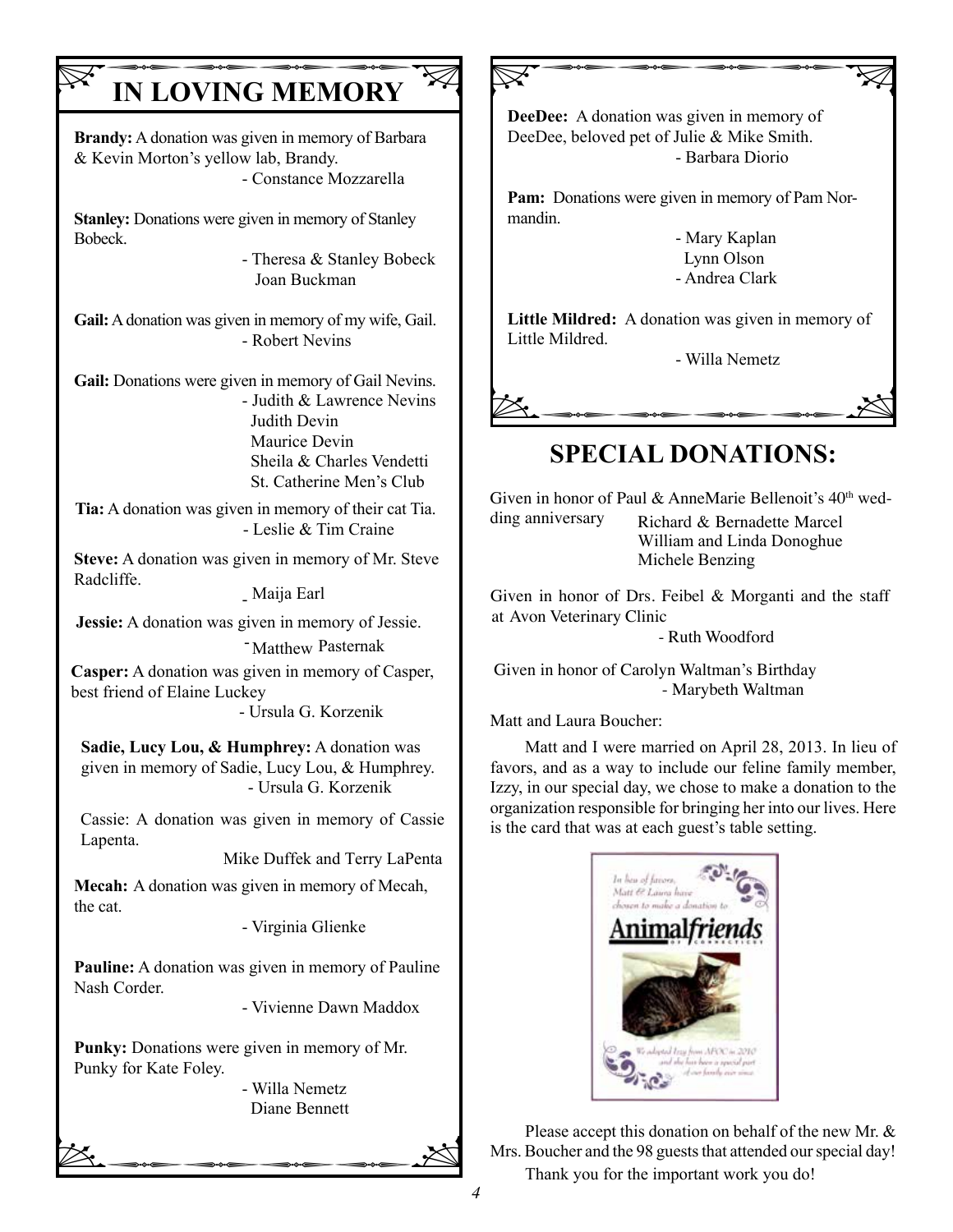#### **FUNDRAISER SUCCESS**

After many months of preparation, Animal Friends of Connecticut, Inc. held its 5<sup>th</sup> annual benefit on Tuesday, May 21 at Flatbread's in Canton. There was a continual stream of AFOC members arriving, some even had to wait for a table. But the socializing was exceptional, so no one really cared. Everyone in attendance had a great time and the noise level could be heard in the street. AFOC received a percentage of the money Flatbread's collected that evening and the check we received was the largest one so far. So it appears that everyone there was very hungry.

The much anticipated arrival of Scot Haney happened a little after 6 PM and flashbulbs lit the room up for quite a while, as everyone wanted their photo taken with him. Scot has attended the benefit each year that it has been held. We want to thank him very much for his continual support. He did depart a little earlier than his usual tradition because he said he had been on the road since 4:00 AM that morning and needed some down time. Before he left, he did draw the winning ticket for the 50/50 raffle. I would like to thank Anneliis Koiv and Julie Blackmore for spending their evening selling tickets

A new feature we added this year was a pet psychic who did readings on pets for their owners. Donna Velardi had a waiting list of people who wanted to talk to her and many of you did take advantage of her services. She is looking forward to attending all Animal Friends of Connecticut's benefits in the future.

We would also like very much to thank Mike and Michelle Woyt of RidgeLine Bicycles of Avon for their very generous donation of a "Giant" bicycle which was raffled off over the course of the evening. Dakota Nickolson sold raffle tickets all evening, in spite of the fact there were several people who said they would do it for a while so she could have a break. An added incentive to purchase raffle tickets was donated by Deanna Damen, known to everyone in Canton, as the Cake Gypsy. Each person who bought a raffle ticket received a cupcake, so each person was an instant winner

Since Animal Friends of Connecticut is an animal rescue organization, each year we bring some animals with us. We are not allowed to bring them into the restaurant, so they have to remain in the lobby for all to enjoy. This year we brought a blind cat that was the victim of animal abuse along with her two kittens. While Carole Donagher was babysitting the three cats all evening, they received much attention from everyone and I am very happy to say that all three were adopted before the evening ended. I am sure their new parents are waiting impatiently until they can take them to their new forever home.

Of course, the highlight of the evening is the huge giant auction which, once again, featured some 200 items available for bidding. I noticed some very aggressive bidders checking to be sure no one had outbid them on things that they really wanted. There were many new items this year such as

a guided tour for 20 people at the New Britain Museum of American Art.

 I would like to give special thanks to Jorie Butler, Ryan McIntosh, Allie McIntosh, Jacob Svensk, Justin Svensk, Pattie Piotrowski, Cody Butler, Donna Nicholson, Dakota Nicholson, Dan Johnson and Jo-Ann Regan for helping to set up and clean up that evening.

#### **WE NEED YOUR HELP**

Animal Friends of Connecticut has put on this benefit each year for the past five years. Many of you have attended. It is our biggest fund raiser of the year with 500 members attending each time it has been held.

The silent auction has averaged 200 or more items each year which has resulted in over \$5000 being raised for Animal Friends of Connecticut. Our gross receipts from the evening are the highest of all organizations that participate in the program

For the benefit to be held next year, we need your help. Donations are needed for the silent auction. If each member reading this donated one item, we would have more than enough items for the auction and be able to put on other benefits throughout the year. Many members make things and donate them. Some of the homemade items from past years have been quilts, pocket books, afghans, pillows, cat and dog treats, candles, jewelry, pottery, and themed gift baskets. The gift baskets are very popular and generate many bids and are very simple to create. Some members have donated gift cards they will not be using or re-gifting something they received, but do not want (We won't tell you did it).

If you are not artistic, getting one donation from your favorite restaurant, dog groomer, veterinarian, grocery store, hair dresser, nail salon, spa, gym, gas station, dry cleaner, dentist, auto repair facility, animal boarding company, bowling alley, laser tag, healing center, or any other business that you frequent, would result in enough donations to make next year's benefit the best one yet. Most stores are very willing to donate when they hear of the work that Animal Friends of Connecticut performs.

Each person that does donate will receive a letter stating the value of the item that was donated so that the amount can be deducted from their state and federal income taxes.

If we don't get enough donations, the benefit might not be held. So please help us to continue holding them. The benefit is also the only event of the year where many of the members get together to socialize with each other and have a great time.

Contact the AFOC shelter at 860-827-0381 or e-mail llylaclama@aol.com for more information or to arrange to have your auction item picked up.

#### **PLEASE HELP!**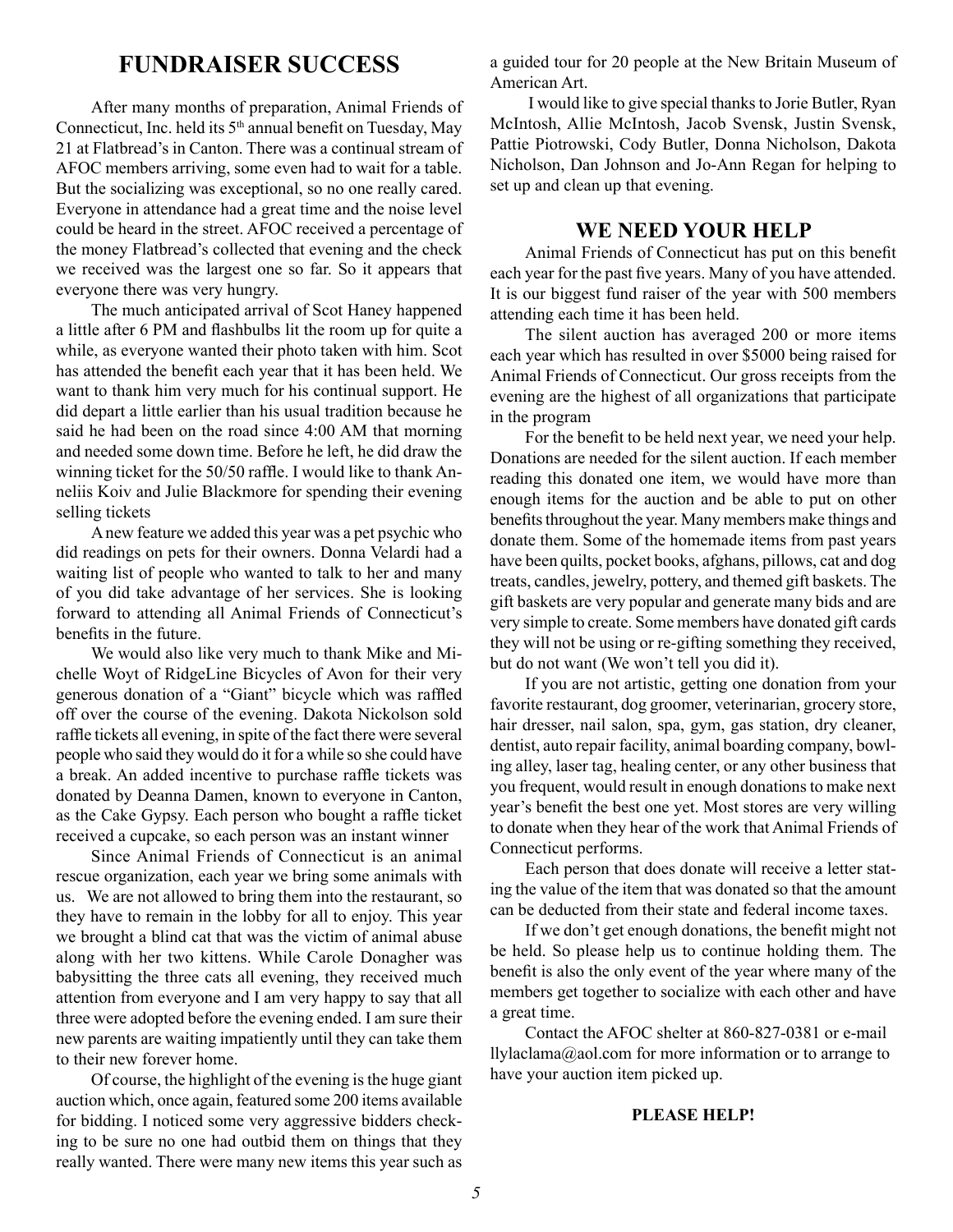# **ADOPTEE STORIES**



#### **ROCKETTE**

"Rockette" was very young when we became acquainted. She was only 14 weeks old when this little chihuahua puppy was dropped off at Roaring Brook Veterinary Hospital with a broken front leg. She had no one in her corner to pay for her much needed medical care until Animal Friends of Connecticut came to the rescue. With the help of the rescue, she was able to have her fractured leg fixed and to be spayed. Her surgery was complicated and involved placing a tiny metal plate in her leg, but after 6 weeks in a cast she was all healed. It was during that 6 week period that I came to know her intimately. The teeny tan bundle was terrified of all human contact. She would shudder and run screaming from anyone that came near her, she could not be picked up without thrashing about, and could not be walked outside for fear of running off. That all changed the day we realized that she was enamored with little kittens.

She was brought to the practice during spring when there is always a ready supply of kittens to play with and one day a technician put her with a pair of kittens. She was immediately transformed into a more confident, gentle, and caring little sister. She would happily start a game of fake boxing. She was obsessed with them being clean. I think that is what drew me to her- how she completely opened up when she was able to spend time with those little kittens.

Her fractured leg and her extreme fear of people made it difficult to find her a home. It would be dangerous for her healing leg if she were sent to a home without owners experienced in high anxiety pets. She could easily be injured again by overreacting to an innocent attempt to pet her because she would frantically run from any person approaching her. It was imperative for this puppy to have exposure to other pets and humans, so I decided to rehab her in my own home. Initially she spent the first 24 hours in my bathroom huddled in her dog bed and did not move. It took several weeks for her to come out of her shell, but I am happy to say that she has matured tremendously since the day I took her home. She plays with other dogs, loves to drag toys around the house and onto her favorite perch – the back of the couch. Each night she curls up with her best friend, a yellow lab named Darby, who has patience for her obsessive licking! Without Animal friends of Connecticut I dare say that Rockette may have not have had such a happy ending!

I was contacted by a friend asking if my family would be interested in fostering a 2-year old Chihuahua for Animal Friends of Connecticut. So, on December  $12<sup>th</sup>$ , we picked "Cocoa" up from a local Veterinary Clinic where he was being boarded. He was about 6 pounds and so scared. The first two days were spent getting used to each other as he explored his new environment. We quickly realized that we would not be fostering him for long, but would be asking to adopt him!

Cocoa was renamed "Rico Suave" (pronounced Swavay) because he is so handsome and charming, the name seems to fit perfectly. We love Rico and all his cute mannerism, especially the way he pushes his noise and wiggles his

way under the covers to snuggle up to sleep. Then there's the way he tries to bark menacingly when a stranger walks into the house only to wag his tail and greet them nicely and wanted to be petted 5 seconds later. Rico is a good dog, learns quickly and is well behaved. We couldn't be happier with our newest family member and thank Animal Friends of Connecticut for this opportunity.



#### *Sandy*

# "Tell You a Secret – We Were So Lucky to Be Rescued!"

I am Star, a beautiful cat rescued from a dangerous street life by the caring humans at AFOC. My best furry friend is Blitzen. She was rescued from a high-kill shelter and went on to become the first Top Dog in Andover, CT! Together we work to raise awareness of the need to donate pet food to our town's food pantry. That is working out well. Recently we learned that AFOC has cats who are unadoptable or hard to place. It made us sad. Please accept this donation as the first of our monthly payments to sponsor one of these kitties. Our very best human in the world (who is also our secretary) will attend to the details for us. Good luck to this deserving kitty!

*Mary*

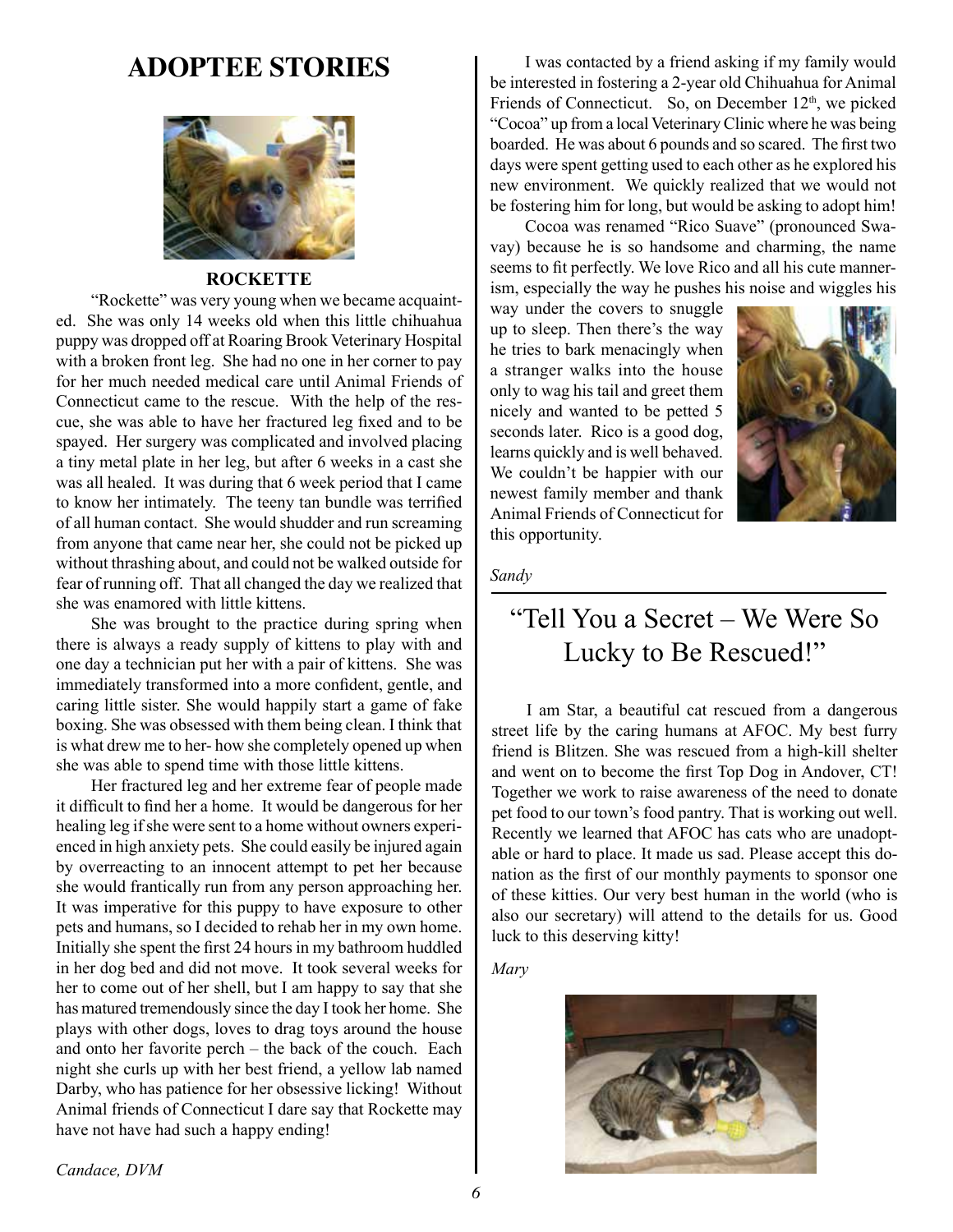



Manny, Smudge and Butterball just celebrated their 6<sup>th</sup> birthday. We adopted then when they were 6 months old. They still think they are kittens, for the most part, but each has their own special personality. Manny thinks he is a dog; he always wants to be petted and do whatever he can to please us, which includes shedding huge amounts of hair. Because he had a crunched tail, it wags just like a dog's. Smudgy likes her petting to be done in bed, where she can lay on top of us to be sure we can't move. She doesn't mind sharing, but she will always snuggle up closer than anyone else. She also loves to head butt us and poke us with her paw to be sure we are paying attention to her. Butterball, on the other hand, is very much a solo cat. She enjoys playing with Manny and will even snuggle up with him from time to time, but she prefers one to one on her favorite chair (mostly with mom), or watching football on the couch with dad on the weekends. She can spend hours doing this, whereas Manny and Smudge are a little less patient. They certainly have brought quite a bit of fun and excitement into our home, and we look forward to much more to come.

Thank you, Judy and AFOC!

#### *Roslyn and David*

To Animal Friends of Connecticut and their newsletter readers, I decided to get my own cat after Cookie, my family

cat of 19 years, had passed away. I wanted to adopt from a shelter because I know there are far too many animals without homes. I had been living on my own for a while and after a waiting period, out of respect for Cookie, I decided it was time to start looking for another cat.



A quick internet search brought me to Animal Friends of Connecticut. I got in touch with Judy and she helped me find a cat. Bo was the first they showed me. Up until then, I hadn't been the biggest fan of orange colored cats. Bo made quite the impression on me though. After a night to think it over, I decided to go back for him. Knowing a few other pets named Bo, I decided to rename him Javier. The name originates etymologically from the word etxaberri, meaning "new house" which seemed fitting. I took Javier home and almost immediately he began exploring. Once he was comfortable in his new surroundings, he started playing with the toys I got him. He gets along well with my roommate and any guests we have over the house. He likes to greet me at the door when I come home from work. I couldn't have asked for a better cat. Dear Animal Friends of CT,

Thank goodness for our wonderful Hartford Fire Department, who rescued 5 kittens in December when they were only 3 days old. The mom got scared, ran away, and didn't come back. The HFD knew who to call (AFOC) to save the kittens and four of the five survived. We are so blessed to have our Gizmo. He is a black and white long hair, with markings like a milk cow. He is growing like a weed, and is so loving and playful. When we brought him home at 7-weeks old, he acted like he had lived with us forever already. Our Rocky (gray long hair), who was also adopted from AFOC welcomed Gizmo with open paws. Within an hour, they were playing, and actually cuddled that evening.

Thank you, AFOC, for all you do for our wonderful furry friends.

*Tammy*

# **June 2013 Tag Sale Report**

 I am happy to announce that the AFOC tag sale went very well. To date, we have raised about \$4200. We were very lucky to have a great variety of items to offer customers, who, despite the 90 degree weather, showed up in droves to shop. Many of our customers had stories to tell about cats and dogs they had adopted or rescued. As always, it's a tremendous amount of work for our volunteers. Our commitment to helping vulnerable animals drives us.

Much appreciation is due to the wonderful donors who drive long distances and haul heavy boxes of donations to the sale site. We are grateful to the First Church of Christ, Simsbury for donating items left over from their tag sale and to Boy Scout Troop 76 for transporting those items. Thank you also to Nicole Delong for donating water for volunteers and customers, Paine's, Inc. for providing a dumpster at a deep discount and the Pickin' Patch for parking and, in general, being a terrific neighbor. Thank you to Lucy Temperilli, Julie Blackmore, Bea and Melinda, who helped out at the sale. Ruth Woodford, Kim Chagnon, Ed Paquette, Willa Nemetz, Vicki Kayser, Olga and Bill Coffey, Marianne Heymann, Donna Neary, Sandra Pouliot, Brenda Rock, Jerry Hikel, Rise Cappadona, Vivian Elba, Karen Wendhiser, Lauren Allison-Fisher, Barbara Korzendorfer, Eileen and Taylor Perry each worked long hours during each of the several days of the sale to make it a success. After some rest, we look forward to doing it all over again in 2014! Please consider joining us!

#### *Anneliis Koiv*

Thanks, AFOC.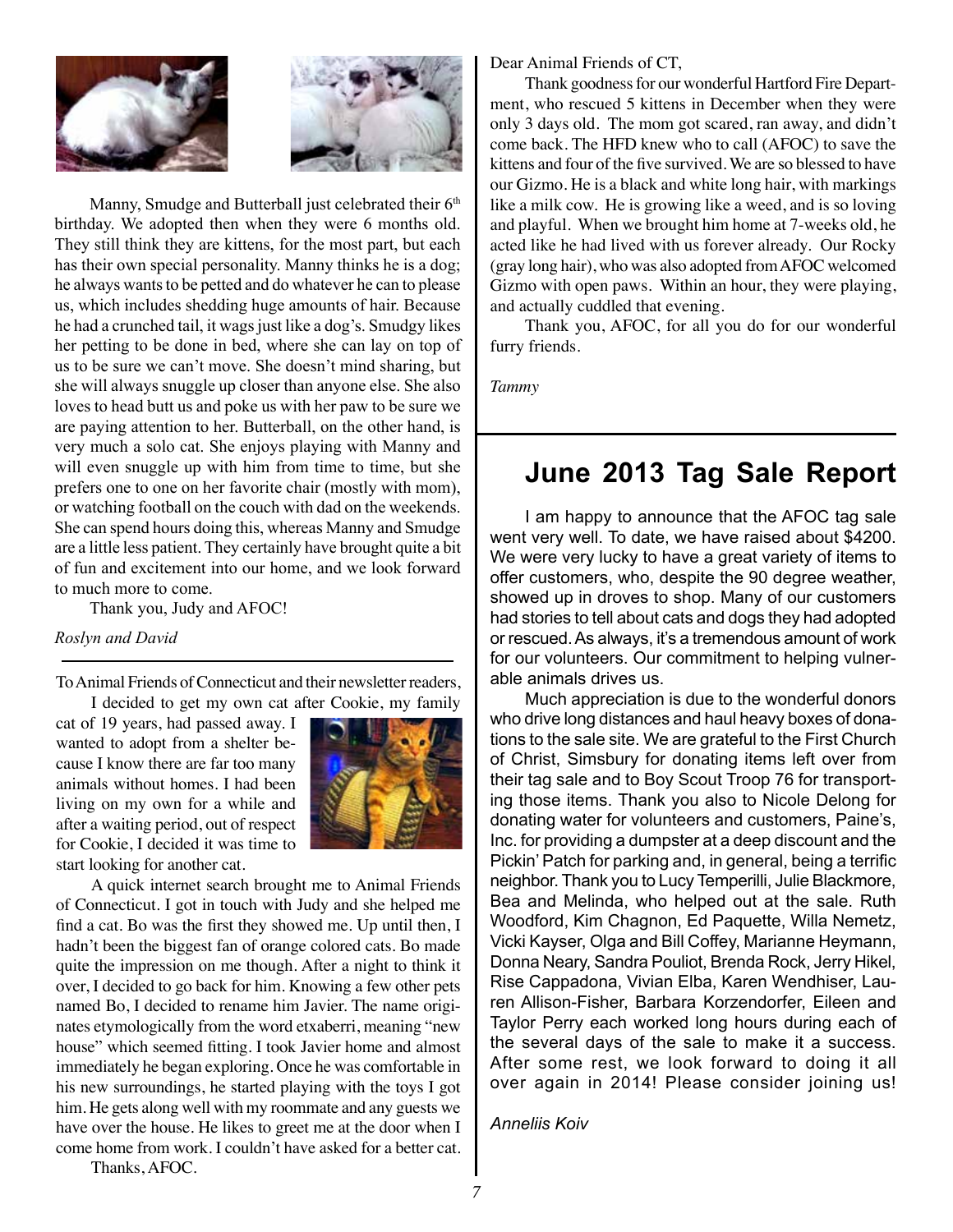## **Shelter Volunteers Needed**

## **AMII**

We are looking for new volunteers to help out at our New Britain shelter. If you are available for a few hours during the morning and want to help take care of the many cats in our charge, please call 860-827-0381 to arrange for an interview. You can volunteer for just one day a week or several days, depending on your schedule. Just let us know what day(s) you would like to volunteer. We are looking for someone who can volunteer on a long term basis.

You will find it very rewarding and the animals need you now.



# **HEARTFUL THANKS**

Berkshire Bank, headquartered in Pittsfield, Massachusetts, relocated and opened a new branch in West Hartford on June 12, 2013. In celebration of the new endeavor, the bank's Charitable Foundation recognized two organizations that are based in West Hartford. One of the organizations chosen was Animal Friends of Connecticut.

At the ribbon cutting ceremony, officers from the bank, the West Hartford Chamber of Commerce and West Hartford town officials presented Judy Levy, AFOC's president, with a \$1000 grant to help AFOC fulfill its mission of rescuing animals in distress.

We would like to thank Berkshire Bank for this grant. It is solely through donations such as this that we are able to help the many animals in need.



What started off as innocently watching an episode of *Cats 101* on Animal Planet one afternoon, turned into a web search and a phone call to Judy of AFOC. We set up a visit that same day to see two kittens that were available. Two ADORABLE kittens were brought into the visiting room (aren't they all), one completely black with amber eyes, the other a tabby tiger with golden orange eyes. Within moments of the introduction, the little black male had pretty much attached himself to my fiancée, Jeff, purring uncontrollably, and wanting to be petted. As I picked him up to try my luck, he went limp in my arms like a rag doll and rested his head on my shoulder. Perfectly calm. That was it. We named him Amii.

Bringing him home a few days later, we had the task of introducing him to our other two male cats, Vegas and Zen. Eight-year old, 26 pound Vegas seemed confused at the almost spitting image, a tiny reflection of himself and two-year old gray tiger Zen welcomed a feisty new brother to play with. After the last few months of acclimation, Zen and Amii can be seen (and heard) galloping around the house, wrestling on the floor, giving one another baths, or curled up napping with each other. Big brother Vegas keeps a little more to himself, but we're working on it.

We joke and call Amii a dog sometimes because of his quirky mannerisms. He'll greet you at the door, ravenously try to steal any food you are trying to eat, play fetch with his favorite toy lobster and hop around like a puppy whose paws are still too big. All of our cats have their own personalities. They each have their place in our family. Yes, we call them our kids. We talk to them and they talk back. When we're sad, they know when to snuggle up next to us (even in 98 degree, non-air conditioned weather.) We're never lonely. They make us laugh constantly. Adopting this sweet little boy has enriched our lives beyond anticipation. He's an affectionate, bold, healthy, silly, daredevil who makes us smile every day. We are happy to have been able to give this cat a forever home, with brothers that had the same beginning. Now he will always have a family to love him like he loves us. Thank you.

*Gabi & Jeff*

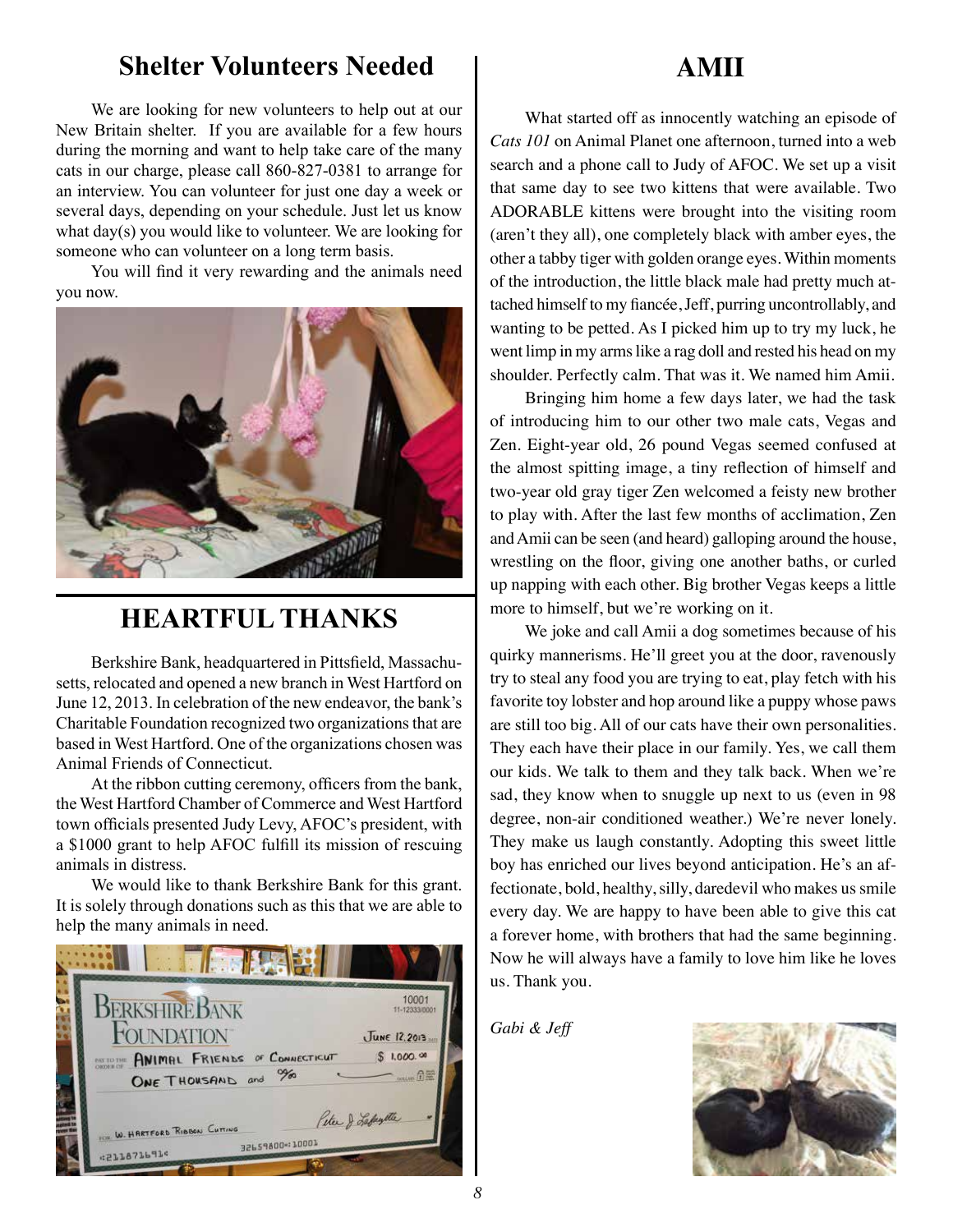# **FROM THE KITCHEN**

Pamper your pet with some delicious homemade treats over the cold months ahead. You can find these and other treats on healthyrecipesforpets.com. Enjoy!

#### **Doggie Treats**

#### **CHEESE AND BACON DOG BISCUITS**

 $\frac{3}{4}$  cup flour  $\frac{1}{2}$  tsp. baking soda 1 ½ cups oatmeal 1 cup shredded cheddar cheese  $\frac{1}{2}$  cup wheat germ  $\frac{1}{2}$  lb, bacon or bacon bits 2/3 cup butter 2/3 cup brown sugar 1 egg 1 tsp. vanilla

Combine flour and baking soda; mix well and set aside. Cream butter, brown sugar, beat in egg and vanilla. Add flour mix and mix well. Stir in oats, cheese wheat germ and bacon. Drop by rounded tablespoons onto ungreased baking sheets. Bake at 350 for 16 minutes. Cool and let your pet enjoy.

#### **Cat Treats**

#### **CHICKEN CHEESEBURGER**

2 oz. finely ground hamburger 2 oz. finely ground chicken 1 Tblsp. canned thick chicken soup 2 oz. whole grain breadcrumbs or oatmeal 1 baby carrot, cooked until soft  $1$  egg  $\frac{1}{2}$  cup grated cheese

Mash the meat and chicken with the soup. Add the bread crumbs or oatmeal, mushy carrot and egg. Mix well. Make into two small burgers and broil (leaving much rarer than you would eat yourself). Sprinkle with grated cheese and broil again until the cheese is melted. Allow to cool until warm to the touch and serve.

# **HOLIDAYS AND OUR PETS**<br>By: Donna Velardi<br>WWW.Zodiapet.com

www.zodiapet.com

The holidays are supposed to be a fun and joyous time. After all, isn't that what everyone tells us? However, for many people, it is a time of stress, depression and anxiety. It is probably the most stressful time of year. Yet, while attention is given to the humans on this problem, we often forget that our pets are going through the same problem, and why, because of us, their caregiver.

Animals feed off of our emotions. They realize the climate is changing and not just the weather. They understand that there is more activity in the home and a "different kind of energy" and they feel your stress and anxiety. Normally, when we get depressed or stressed it is for a specific reason, or lasts just a day or two. Our pets pick up on the specific reason such as an illness or problems on the job, etc. and they deal with it accordingly. But this is different.

When the problem is season related, the animal's anxiety level will elevate because all they know is that their caregiver is upset and they don't know why. This makes the pet more anxious. Now, the pet's behavior will change. They may now experience separation anxiety, eating habits could change, they may sleep more or even become more aggressive. Basically, depression, stress and anxiety will manifest itself in ways as it does for people.

This is when you need to spend more time with your pet, reassure them, talk to them and massage them. Soft music and aromatherapy are very helpful when an animal is stressed. Remember what is good for us is good for them. But more important, when you truly start to feel better about yourself, you will see an improvement in your pet. You will notice a much happier and healthier pet.

So this holiday season - RELAX and ENJOY!

### **AFOC's ANNUAL BAKE SALE October 2013**

The annual bake sale to benefit Animal Friends of Connecticut will be held October 12th at the entrance to the Simsbury Stop N Shop on Bushy Hill Road, Simsbury.

If you can bake one or more items or know of another baker who would be willing to help, contact Ruth Woodford at 860-676-0544 or by e-mail at ruthw144@sbcglobal.net. If you are not a baker but are willing to pick up and deliver some items to the sale, that would be helpful. Last year, Jill Perrault and Ruth Woodford manned the sales table from 9 to 2. We'd love to add another person or two to the sales team.

The bake sale brings in anywhere from \$500 to \$750 dollars, much of it in the form of donations. Most importantly, it is an opportunity to share the work of Animal Friends with the public and encourage people to adopt rescued cats and dogs.

*Ruth Woodford*